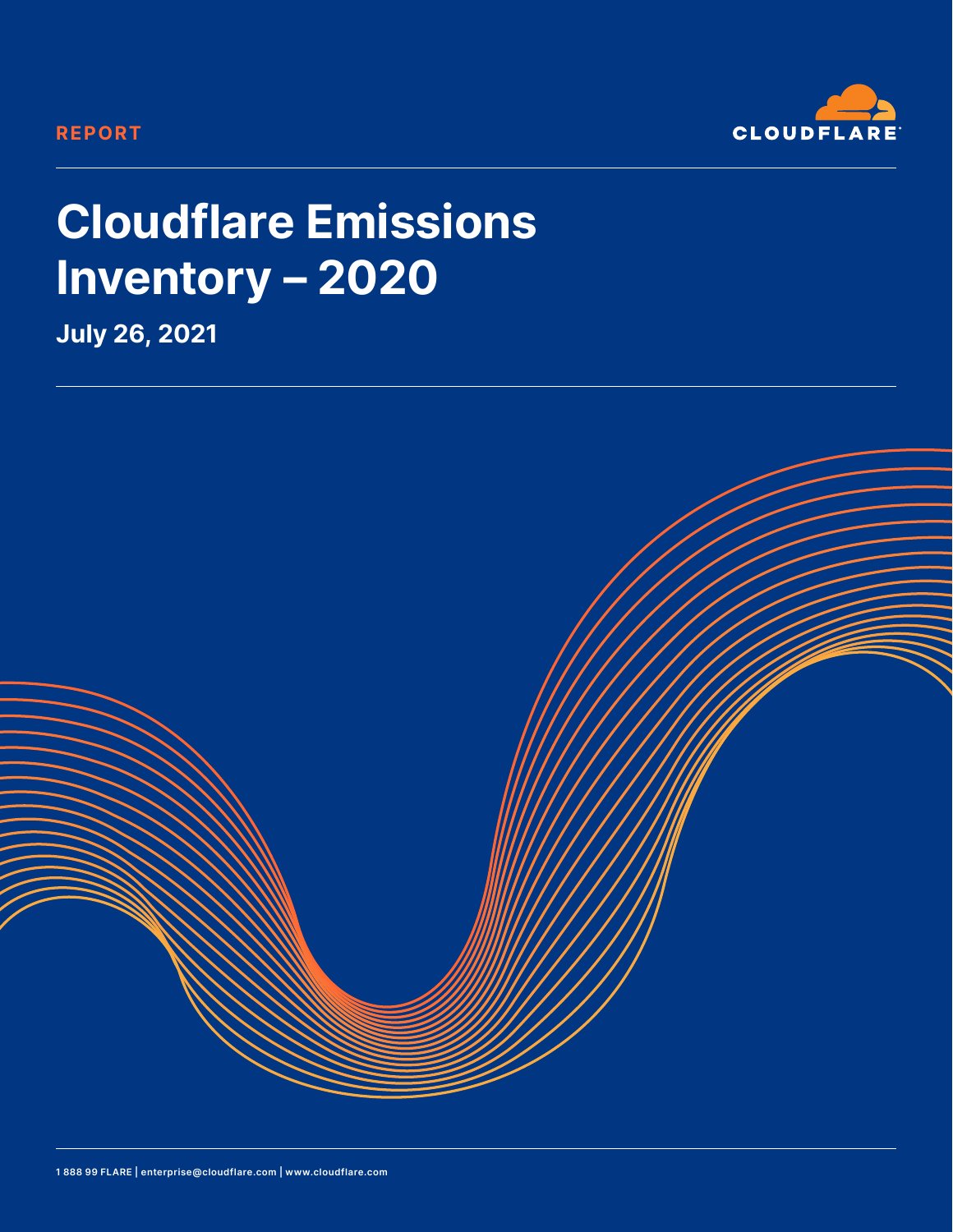## **The following represents Cloudflare's comprehensive global greenhouse gas (GHG) emissions inventory for the calendar year 2020.**

Cloudflare's calculations were prepared in accordance with the [GHG Protocol Corporate Standard,](https://ghgprotocol.org/sites/default/files/standards/ghg-protocol-revised.pdf)  [Greenhouse Gas Scope 2 Guidance,](https://ghgprotocol.org/scope_2_guidance) as well as ISO14064. The following inventory results were independently reviewed and verified for accuracy and completeness by [Sustainable Business](https://sustainablebizconsulting.com/)  [Consulting \(SBC\)](https://sustainablebizconsulting.com/).

| <b>Emissions Category</b>                |                   | <b>Metric Tons (MT) Carbon</b><br><b>Dioxide Equivalent (C02e)</b> | <b>Percent of Calculated Total</b> |
|------------------------------------------|-------------------|--------------------------------------------------------------------|------------------------------------|
| Scope 1                                  |                   | 0                                                                  | $\mathbf 0$                        |
| Scope 2<br>(Location-based) <sup>1</sup> |                   | 13,955.15                                                          | 100                                |
|                                          | <b>Facilities</b> | 754.27                                                             | 5.4                                |
|                                          | <b>Network</b>    | 13,200.88                                                          | 94.6                               |
| Scope 2<br>(Market-based) <sup>2</sup>   |                   | $\mathbf 0$                                                        | 100                                |
| Total (Market-based)                     |                   | 0                                                                  | 100                                |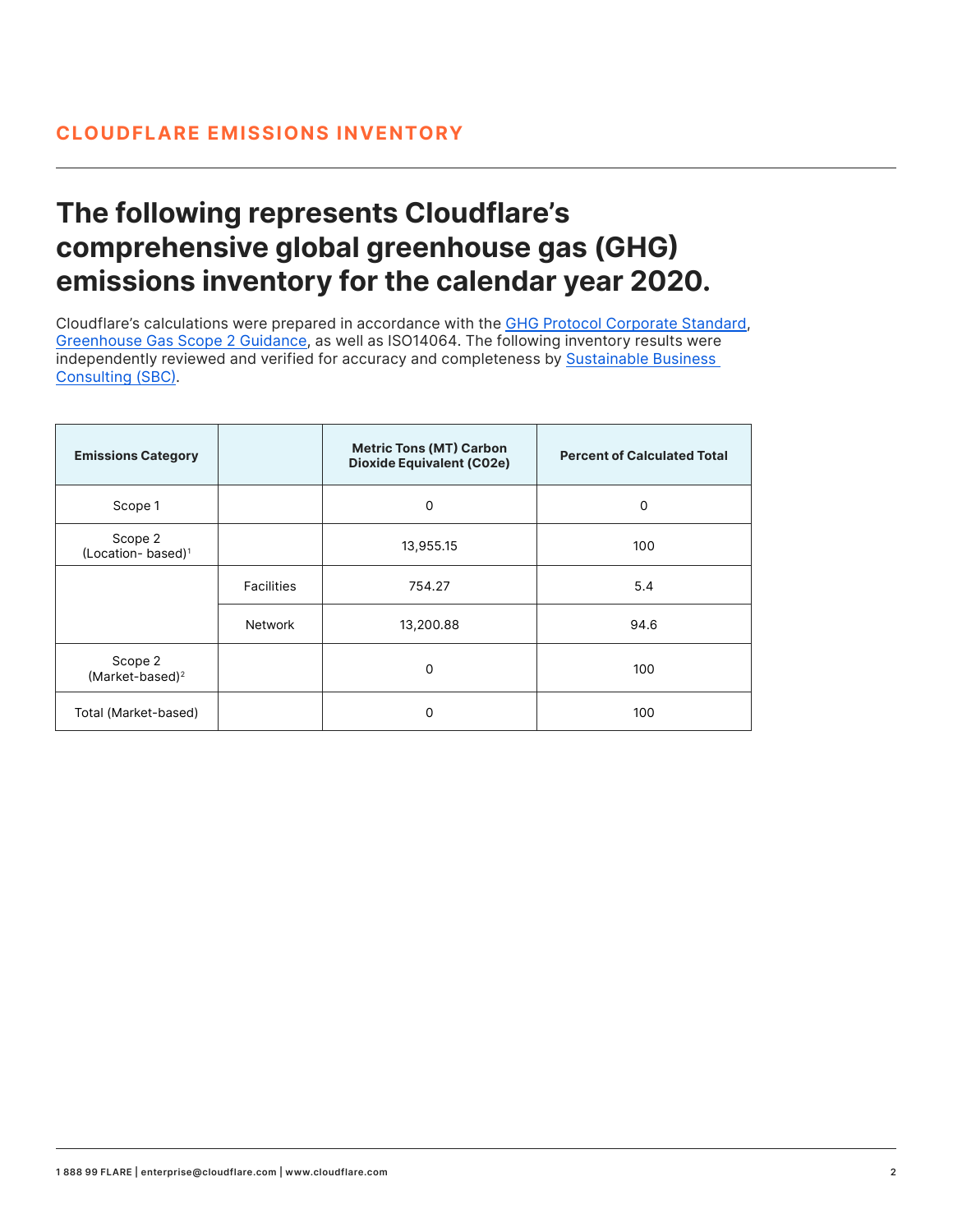## **Methodology**

Cloudflare defined its organizational boundaries for the emissions inventory calculation using the control approach, and included all of its global operations.3 Cloudflare's Scope 2 emissions are derived from purchased electricity. Cloudflare elected to subdivide its Scope 2 location-based reporting into facilities and network to further aid in transparency and comparability.

Usage data for Cloudflare's global network was collected from each of the points of presence (PoPs) in the network Cloudflare uses to provide its products to customers, which includes equipment located in more than 200 cities in 100 countries around the world.<sup>4</sup>

Usage data at Cloudflare facilities was measured in two ways.5 All facilities that Cloudflare had access to electrical utility information reported actual usage. All facilities that did not have access to actual usage data used the average intensity method based on energy use intensity (EUI) factors provided by the U.S. Energy Information Administration.

All network and facilities activity data was converted into emissions via grid average emissions factors. Emissions factor sources included the U.S. Environmental Protection Agency, U.K. DEFRA, and the International Energy Agency (IEA).

### **Renewable Energy Purchases**6

Cloudflare's market-based Scope 2 emissions are zero for 2020 as a result of the company's renewable energy purchases. Cloudflare purchased renewable energy attribute certificates (I-RECs, RECs, REGO, and others), through its partner [3Degrees, e](https://3degreesinc.com/)quivalent to Cloudflare's global facilities and network energy usage. All purchases were consistent with RE100 technical criteria.<sup>7</sup>

Cloudflare employed a regional purchasing methodology to account for energy used via its global operations that included purchases in the United States, Canada, the United Kingdom, the European Union, Brazil, Chile, India, Columbia, Malaysia, and South Africa, among others.

In 2020, Cloudflare also upgraded its corporate headquarters in San Francisco, California to [CleanPowerSF's SuperGreen service,](https://www.cleanpowersf.org/supergreen) which ensures those facilities are powered by 100% Green-e Energy certified renewable energy.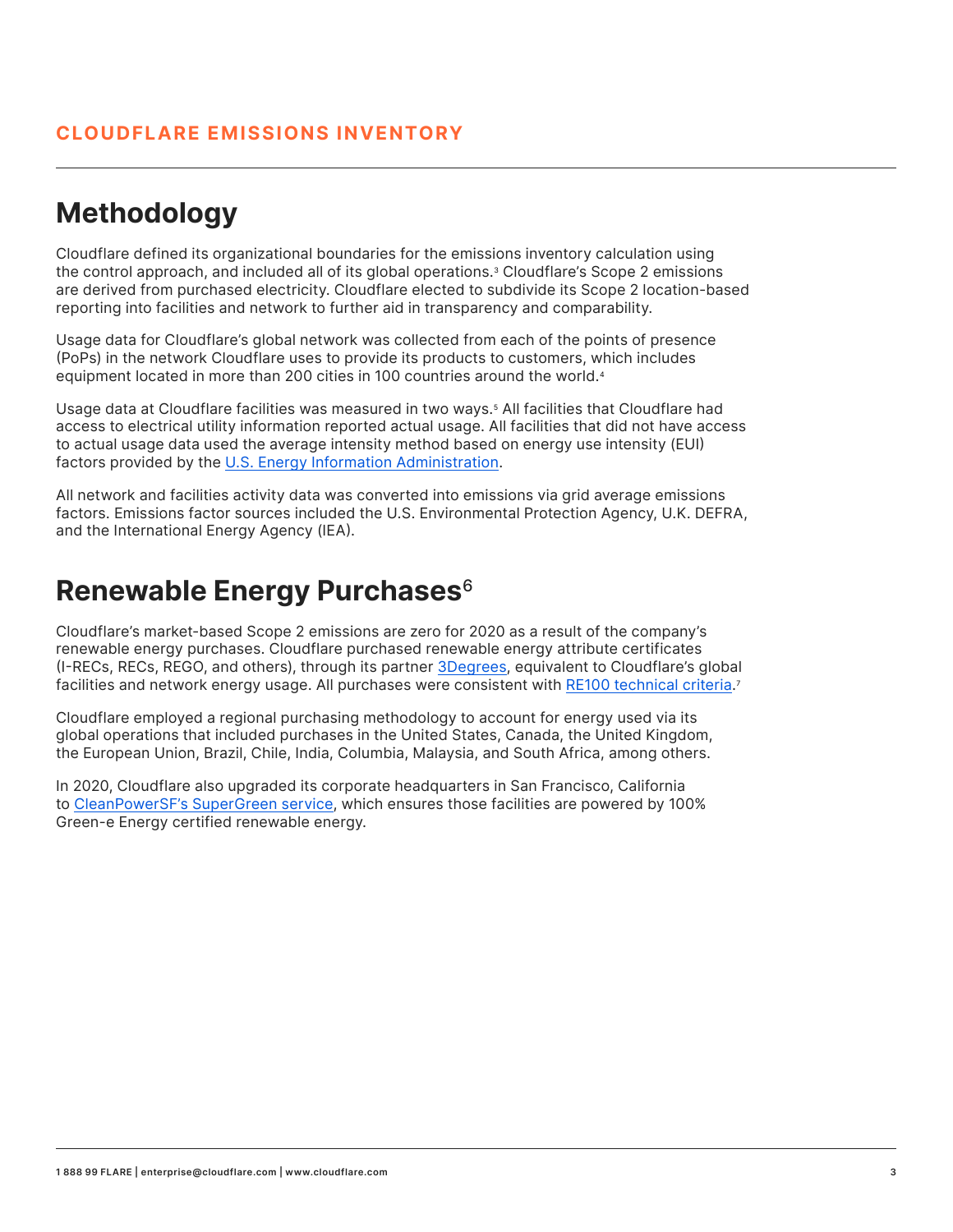**Cloudflare** 101 Townsend St San Francisco, CA 94107

Sustainable Business Consulting 3409 California Ave SW Unit C Seattle, WA 98116

June 25, 2021

Dear Patrick,

Sustainable Business Consulting (SBC) is pleased to provide an independent and impartial validation of Cloudflare's 2019 and 2020 Greenhouse Gas (GHG) footprint. This report provides Cloudflare with an independent third-party limited assurance that the 2019 and 2020 GHG Emissions reported are correct. In this report, the detailed verification framework and associated activities conducted to reach an assurance conclusion are discussed. The findings from this verification are reported here, along with a verification statement attesting to the accuracy of the Cloudflare's GHG emissions reporting. The verification statement is signed by the Lead Verifier and the Peer Reviewer.

This verified emissions report encompassed all of Cloudflare's operations for the 2019 and 2020 calendar years. This includes global network and facilities leased by Cloudflare. Cloudflare reports emissions in the two reporting scopes: Scope 1, direct emissions, Scope 2, indirect emissions. This successful third-party verification confirms the accuracy and completeness of the information provided to substantiate the 2019 and 2020 Cloudflare's GHG emissions reporting.

In providing this limited assurance, SBC has found no evidence that the Cloudflare's 2019 and 2020 GHG emissions reports are not correct, and not presented fairly in accordance with stated criteria.

Nidhi Singh

**Nidhi Singh** June 25, 2021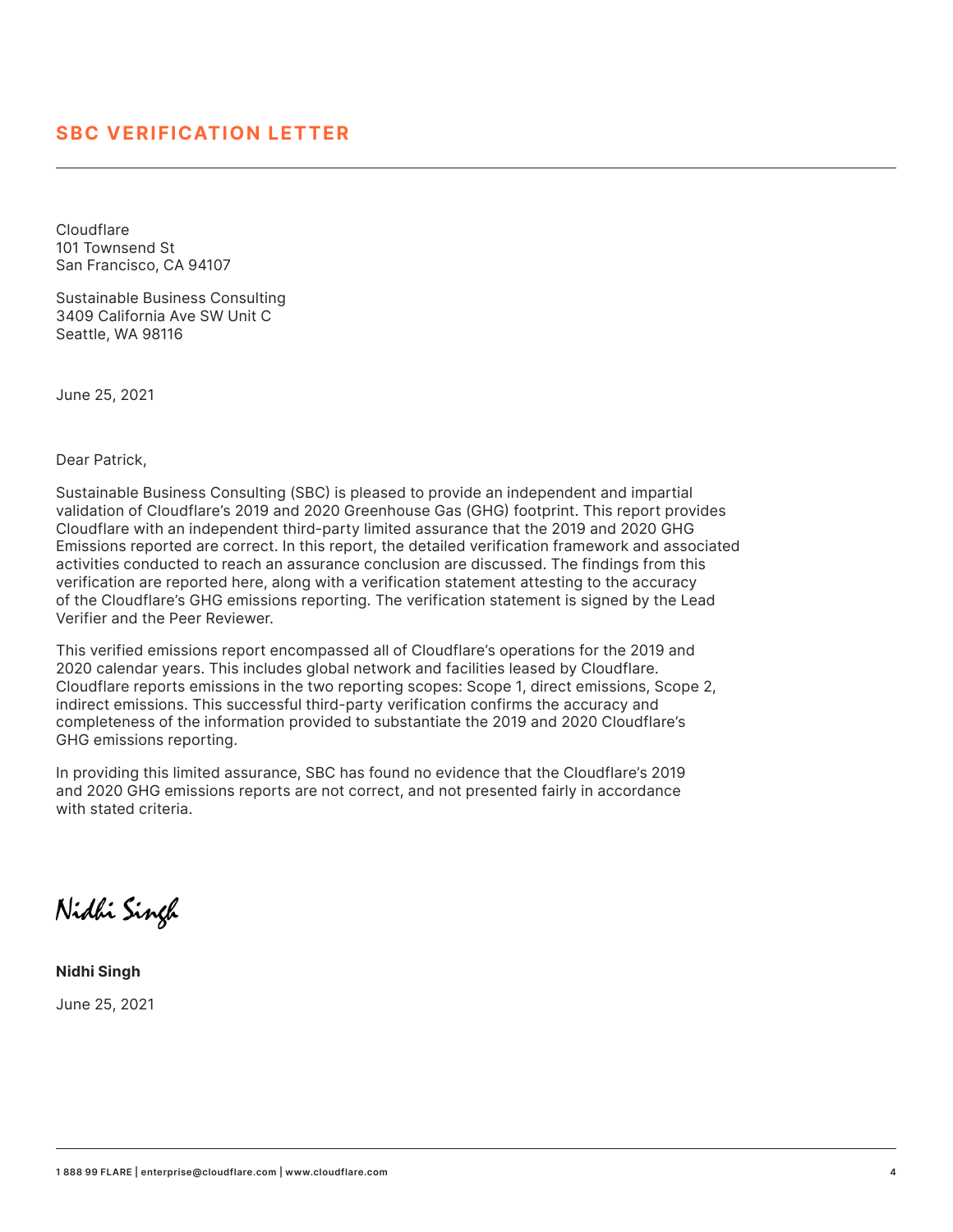#### **REFERENCES**

- 1. Location-based emissions reflect the average emissions intensity of grids on which energy consumption occurs.
- 2. Market-based emissions reflect emissions from electricity that an organization has purposefully chosen. For more information on Cloudflare's renewable energy purchases, see Renewable Energy Purchases.
- 3. Cloudflare's organization boundaries do not include Cloudflare's China network partners, which are not under Cloudflare's operational control.
- 4. Cloudflare's network energy data includes compute and networking hardware under Cloudflare's operational control. The calculations do not include energy used to power data center facilities (which house PoPs) not owned or controlled by Cloudflare, nor any other equipment colocated in such a facility. Cloudflare's approach is based on guidance provided by [BSR and the Future of Internet Power.](https://www.bsr.org/reports/BSR_Future_of_Internet_Power_GHG_Emissions_Report.pdf)
- 5. Cloudflare facilities refers to Cloudflare controlled office space.
- 6. Sustainable Business Consulting's (SBC) review did not include Cloudflare renewable energy purchases. SBC's attestation is limited to Cloudflare's carbon emissions calculations.
- 7. Cloudflare expects to be fully aligned with RE100 market boundary [criteria b](https://www.there100.org/technical-guidance)y the end of 2021.